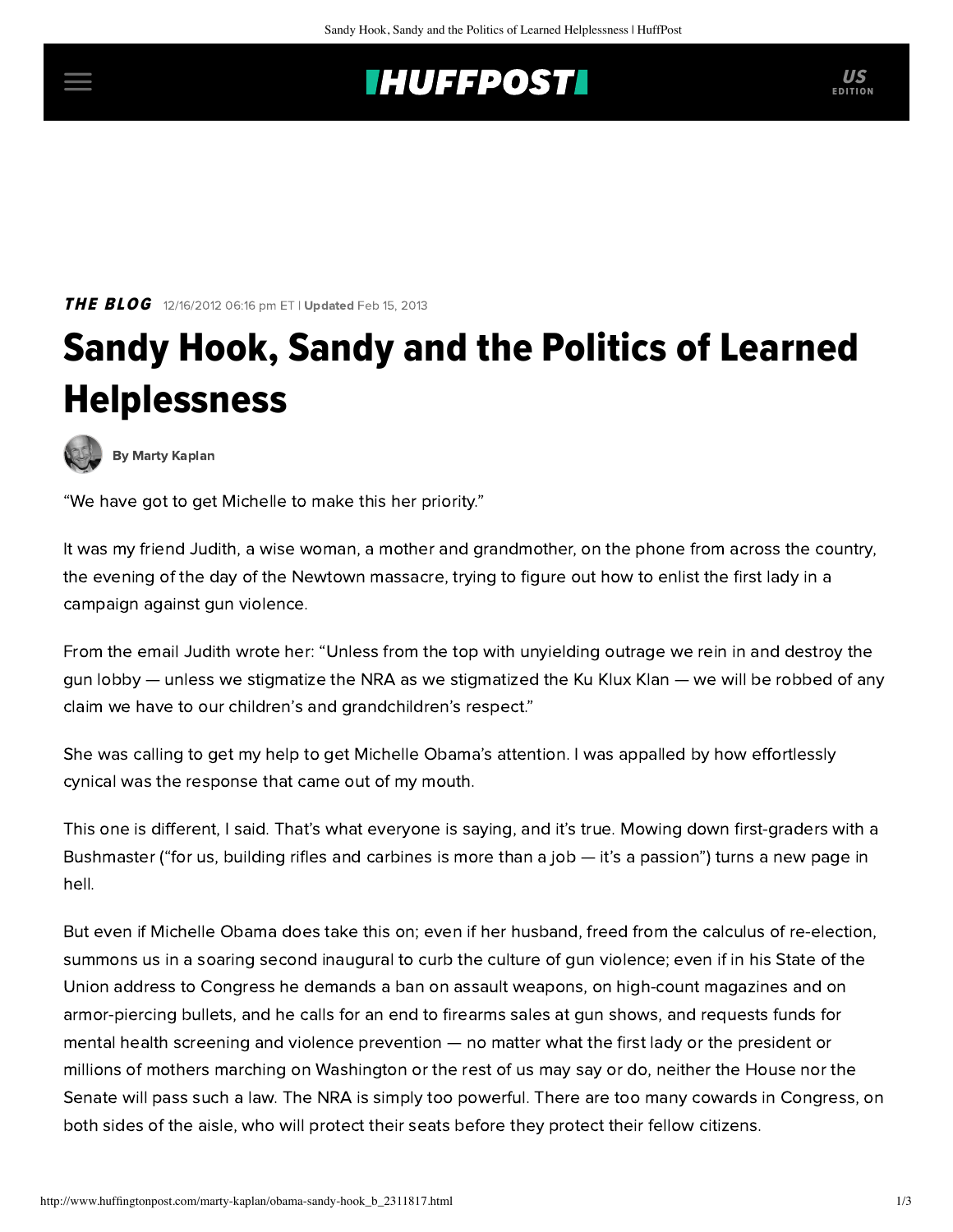By the end of the weekend, I realized that "cynical" isn't the right word to describe my reaction to Judith's idea to recruit Michelle Obama. Nor is Realpolitik. Here's what it is: learned helplessness — a 21st century disease of the American soul, born of the dysfunction of our political system. It's the sinking admission that we are powerless to be the change we've been waiting for. It's the painful evidence that the Washington deck is stacked against the kind of gun regulation that even cops and most of the NRA's own members favor. It's the gut-punching recognition that no horror, however unspeakable, will turn that around. This wail is a civic sickness, and I got it bad, and that ain't good.

And it's not just about guns.

The devastation caused by Hurricane Sandy was widely characterized as a wake-up call on climate change. It dragged the global environmental crisis into the U.S. presidential campaign at the eleventh hour, after its disgraceful absence from national debate. It was hailed as a shot of courage for timid lawmakers to consider a carbon tax, and to abjure the myth of "clean coal," and to confront the real risks of exploiting oil shale and tar sands. It was an opportunity to alert the public to the fraudulent claim that scientists differ on climate change, a hoax financed by the fossil fuel industry and modeled on the phony controversy over cigarettes causing cancer that was manufactured by Big Tobacco. At the end of August, in Tampa, Mitt Romney got laughs for saying, "President Obama promised to slow the rise of the oceans and to heal the planet"; only two months later, when Sandy brought misery and death to the eastern seabord, it became clear that the joke was on us.

Public opinion polls bear that up. The same day as the Sandy Hook slayings, an [Associated Press-G](http://bigstory.ap.org/article/ap-gfk-poll-science-doubters-say-world-warming)fk poll was released; it found that 4 out of 5 Americans say global warming will be a serious U.S. problem unless action is taken to reduce it. "Belief and worry about climate change," said the AP,

"are inching up among Americans in general, but concern is growing faster among people who don't often trust scientists on the environment. In follow-up interviews, some of those doubters said they believe their own eyes as they've watched thermometers rise, New York City subway tunnels flood, polar ice melt and Midwestern farm fields dry up."

[Reporting this poll](http://thehill.com/blogs/e2-wire/e2-wire/272969-poll-4-out-of-5-call-climate-change-a-serious-us-problem), The Hill, a Capitol Hill newspaper, told its congressional readers that "57 percent of adults believe the U.S. government should do a 'great deal' about global warming." Will it? I can imagine inspiring words about climate change from the president in January. I can believe that grass-roots efforts like Bill McKibben's [350.org](http://www.350.org/) will continue to gain traction on college campuses. I have no doubt that the more stories about climate change that Americans hear and see, the more they will demand action from their representatives.

But as things stand, it is virtually inconceivable to me that our lawmakers will rise to the challenge. The petroleum industry swings as big a bat in Washington as the gun lobby. Even if the president has the second-term courage to propose it, our corrupt campaign finance system won't make an enlightened exception for a cap-and-trade bill. The fear of losing a race exceeds the fear of losing a planet.